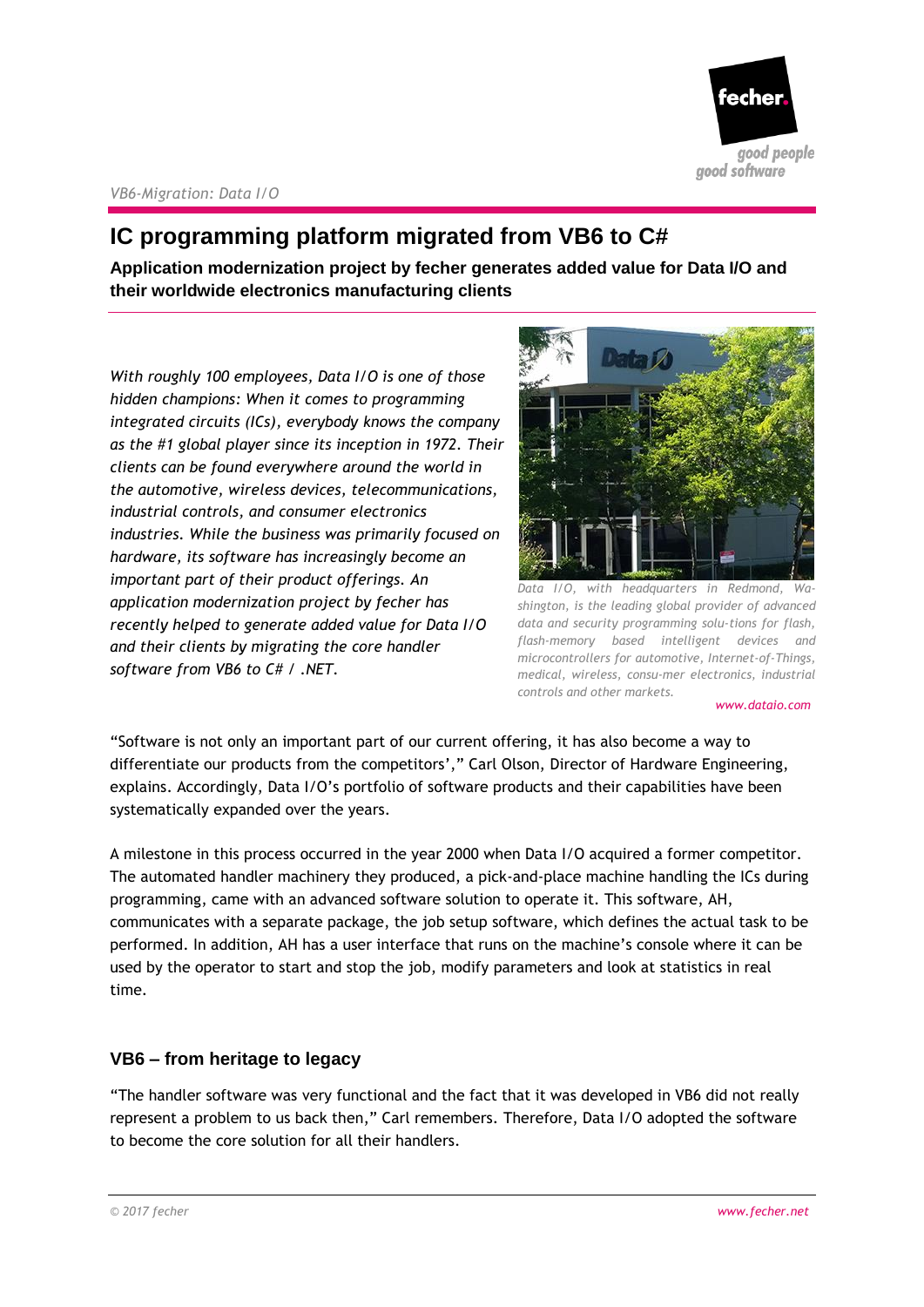

*PSV7000 - Data I/O's automated programming system*

Data I/O continued to maintain and develop the AH software up to the current AH700 version. "When Windows 7 came out, running a 32-bit VB6 application on 64-bit Windows seemed far from ideal. Further, compared to the new UI design, the software started to look dated." After discussions with management and the development group, Carl's conclusion was clear: AH700 had to be updated to a modern software platform.

"By 2015, the list of hardware and software systems that we needed to interface with had grown dramatically," says Mark Knowles who became Lead Engineer for the modernization project. "To cope with the

integration requirements and take advantages of new capabilities, we really needed a modern software architecture." They made the decision to migrate from VB6 to the Microsoft .NET framework with C# as the programming language. ".NET was the platform that most of our other software solutions were based on. Migrating to from VB6 to VB.NET as a language was not an ideal alternative. The cost to migrate to VB.NET or C# would have been the same, however VB.NET would not deliver all the advantages of C# that we gained with a Microsoft .NET solution."

> *"The driving forces were to modernize and also find developer resources more easily."*

The decision was not only a technical one, as Carl adds: "Most developers are more likely interested in C# than in VB." So, the ability to hire new talent was another plus for a C# solution. "Basically, the driving forces behind the change was to modernize, to make the software more flexible and to allow us to find more resources that can easily come in and help when needed."

### **Migration as a packaged service**

Given the limited development resources at Data I/O, outside help was needed. "Migrating an entire product with roughly 140.000 lines of code seemed too much for our internal resources", Mark sums up. In a quick Google search, he found a handful of companies who offered VB6 to  $C#$ migration. As it turned out, the application modernization specialist fecher was the only vendor who offered this migration path as a packaged service and therefore became the clear choice. "There was a well-defined, structured migration process which fecher had lots of experience with," Carl explains. "They even provided a slick frontend tool that gave us an analysis of our VB code and a good quote for the migration to C#."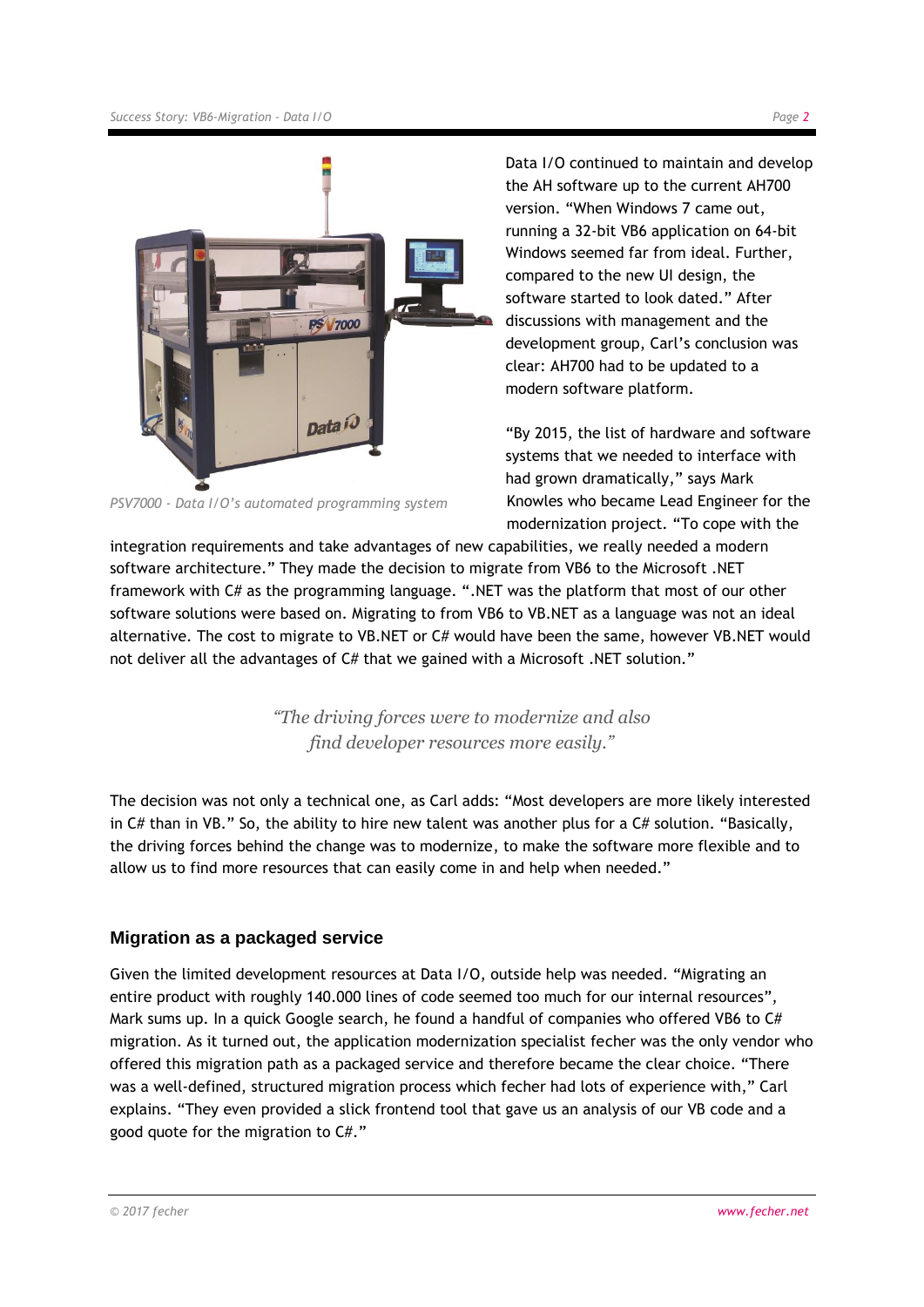## *"There was a well-defined, structured migration process which fecher had lots of experience with."*

To present the results, discuss the offer and further scope the project, a meeting was scheduled at Data I/O in December 2015. "Konstantin came over from Germany, gave a great presentation and laid out where we were going. Heike, from fecher's US office, was very responsive and organized everything extremely well," as Mark remembers. "It was immediately clear to us that they took our business serious and really understood theirs."

Therefore, it was a straightforward decision to move forward with the proposal that the application modernization specialists had put on the table – a migration of the existing VB6 code to C# / .NET at a fixed price and with a guaranteed delivery by the end of 2016.

### **A truly international project**

The project started in spring 2016 with forming the project team. In addition to Mark, who led the project on the Data I/O side, and a software engineer in their German office, fecher contributed a team leader in Germany, team support in Washington, D.C. and a group of three project engineers in the nearshoring center in Romania. "As we were all used to working in international project teams, communication was never an issue," Mark explains. "Everything was documented in Microsoft SharePoint, so I knew at any time what was going on. The different time zones did facilitate the process. When I put an issue in SharePoint in my evening, it was usually solved by the next morning when I came back to the office."

*"Communication was never an issue."*

At the start of the project, Data I/O provided the AH700 source code and the fecher software engineers started migrating it to C#. In early summer, when the first software modules were converted, the test phase began. "Our test team checked out the software that came back and whenever there was a problem, we opened a bug in SharePoint, adding test classes or screen videos to further explain the issue. Usually by the next morning, the bug was fixed," Mark describes the everyday routine for the next few months.

During the migration, the project scope was expanded to include additional executables and DLLs. For example, the software to run the labeler was an additional executable. Still, the project was delivered on-time. By the end of 2016, the existing code was converted to C# and the system was up and running again on the .NET framework.